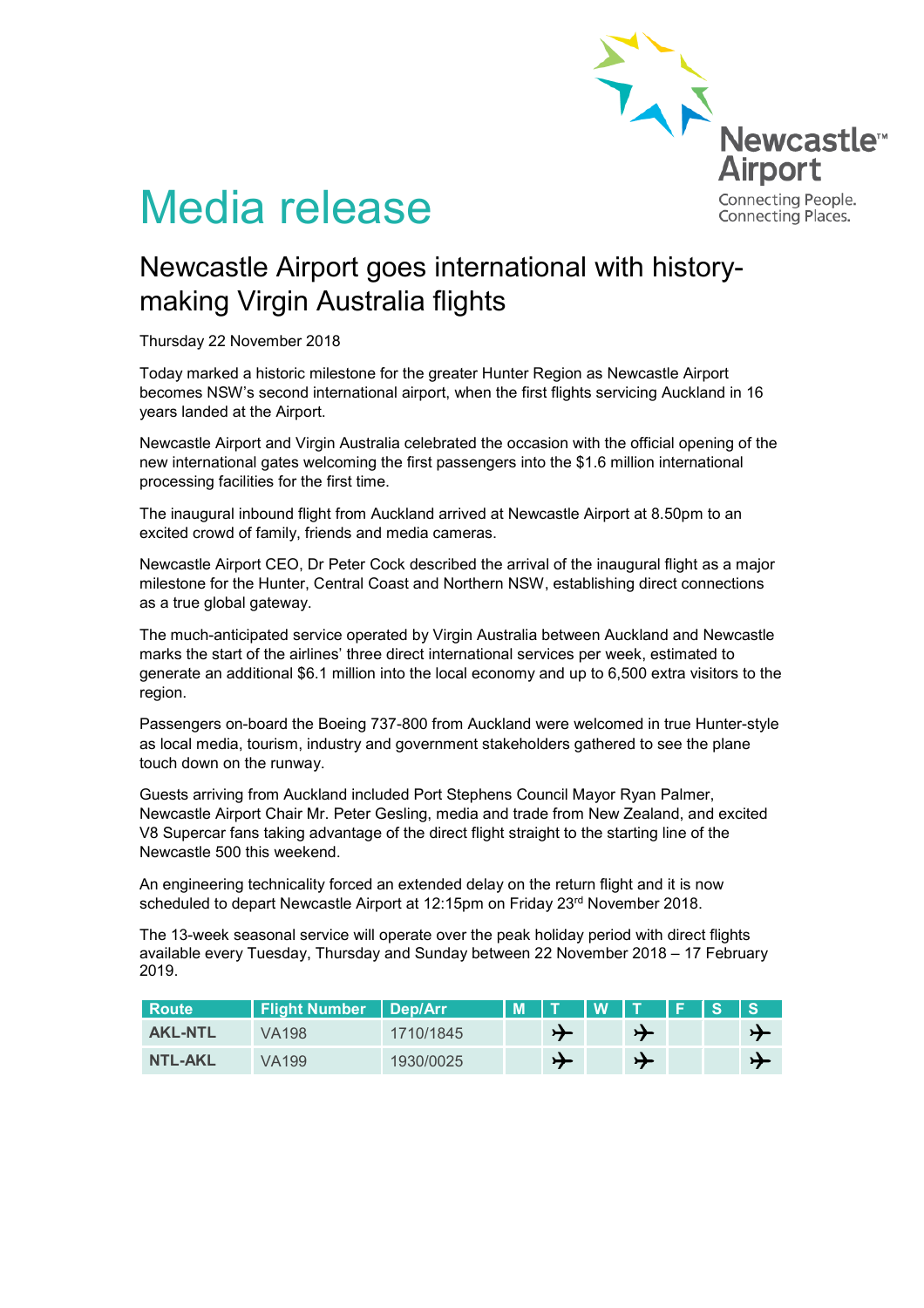

# **Quote attributable to Virgin Australia**

#### **General Manager, Network, Revenue and Alliances, Russell Shaw**

Virgin Australia General Manager, Network, Revenue and Alliances, Russell Shaw, said, 'We are thrilled to be the first airline to launch flights between Auckland and Newcastle in 16 years and connect these two fantastic cities together again. The new service will provide the regional New South Wales community with a faster, more convenient way to travel between Newcastle and Auckland giving them more time to spend exploring all that New Zealand has to offer. We've recently introduced a suite of changes on flights to New Zealand and are pleased to be offering an all-inclusive service on the new flights including a meal, drink, baggage, inflight entertainment and access to WiFi,' Mr Shaw said.

## **Quote attributable to Newcastle Airport Shareholder, Port Stephens Council Mayor Ryan Palmer**

"Today marks the start of a new era for our region, as we welcome our first international flight from Auckland to Newcastle. It is also another key step in the ongoing expansion of our airport and its strategic importance to the Hunter. As Mayor of Port Stephens, I am very proud to have been a part of history and very excited to see our region shared with our closest neighbours over the Tasman. International flights coming to Newcastle Airport is great news for people of the Hunter and regional NSW more broadly – opening up a new world of opportunities for residents and visitors alike."

#### **Quote attributable to Newcastle Airport Shareholder, City of Newcastle Lord Mayor Nuatali Nelmes**

"The City of Newcastle is today hailing this major milestone in international tourism and business for our region," Newcastle Lord Mayor Nuatali Nelmes said. "What better time to welcome the City's first Trans-Tasman visitors by air - and those returning home to Newcastle - than just ahead of the city's biggest event, the Newcastle 500, which will once again draw significant interest from vast international and local audiences. "It's great to know that our City's international status will only grow among our Kiwi neighbours over coming months as Virgin Australia and other air carriers consider additional international routes to and from Newcastle."

## **Quote attributable to Newcastle Airport CEO, Dr Peter Cock**

Newcastle Airport CEO, Dr Peter Cock described the inaugural flights as a significant achievement for the Hunter region Central Coast and northern NSW, establishing direct connections as a true global gateway. "This is truly a historic moment that opens up a new era of travel and international connectivity for Northern NSW. We were very excited to welcome the arrival of VA199 this evening and the innumerable benefits the 13-week seasonal service will bring to the local economy. It is great for tourism, business, and for people visiting family and friends on both sides of the Tasman. Peter Cock added, "I would like to specifically recognise the support and cooperation of the Federal Government, NSW Government, Virgin Australia, Airport Shareholders City of Newcastle and Port Stephens Council, and the people of our local region in sharing our vision to deliver the Airport the region deserves. Without their help this new route, and all its broader benefits, would not be happening. For the first time in 16 years, the greater Hunter Region now has an international airport, "said Peter Cock.

## **Ends.**

Media contact Crystal Bergemann, Newcastle Airport, Marketing and Communication Manager 02 4928 9811 or 0427 333 021 <http://www.newcastleairport.com.au/>